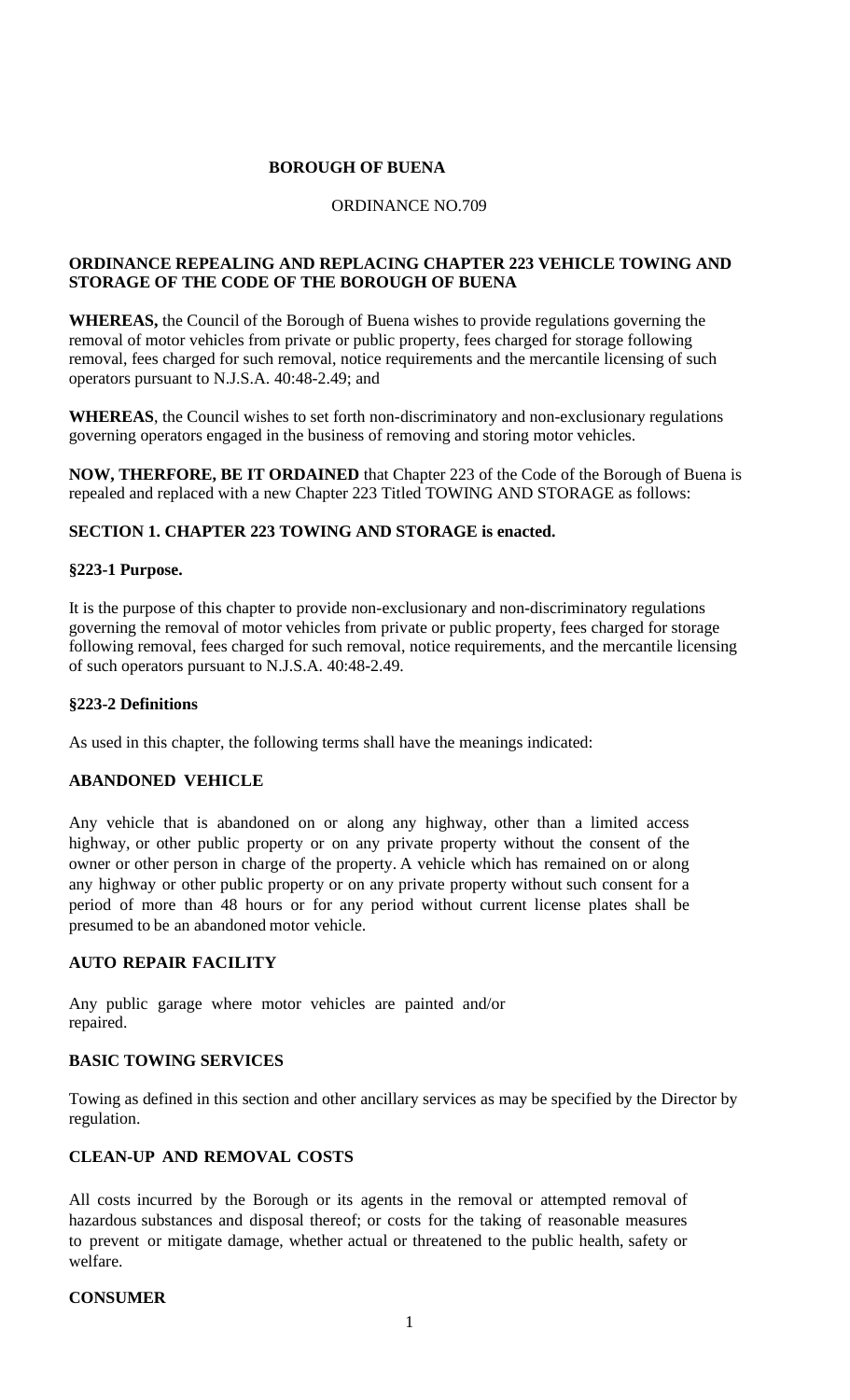A natural person.

## **DECOUPLING FEE**

A charge by a towing company for releasing a motor vehicle to its owner or operator when the vehicle has been, or is about to be, hooked or lifted by a tower, but prior to the vehicle actually having been moved or removed from the property.

## **DIRECTOR**

The Director of the Division of Consumer Affairs.

### **DISCHARGE**

Any intentional or unintentional action or omission resulting in the releasing, spilling, leaking, pumping, pouring, emitting, emptying, or dumping of hazardous substances into the water, lands or air of the State of New Jersey.

## **DISPATCH FACILITY**

A place established to transmit requests for towing services.

# **DIVISION**

The Division of Consumer Affairs in the Department of Law and Public Safety

## **HAZARDOUS SUBSTANCES**

The list of hazardous substances adopted by the federal Environmental Protection Agency (EPA) pursuant to Section 101 of the Comprehensive Environmental Response, Compensation and Liability Act of 1980, P.L. 96-510 (42 U.S.C. Chapter 9601 et seq.), and amendments thereto, and those substances listed by the NJDEP as environmental hazardous substances pursuant to Section 4 of P.L. 1983, Chapter 315 (N.J.S.A. 34:5A-4), and amendments thereto.

# **HEAVY DUTY TOW**

A tow truck capable of towing large trucks, and shall meet the following minimum requirements: gross vehicle weight, (G.V.W.) 30,000 pounds; towing capacity (GVWR), 80,000 pounds; boom rating, 50,000 pounds; cable size and length, 5/8 inch and 200 feet; equipped with chassis lift under reach retracted rating 25,000 pounds and extended rating 12,000 pounds.

# **INSIDE BUILDINGS**

Any portion of a towing facility that is completely indoors, having one or more openings in the walls for storage and removal of vehicles, and is secured by a locking device on each opening.

# **JUNKYARD**

Any area, lot, land, parcel, building or structure or part thereof used for the storage, collection, processing, purchase, sale or abandonment of scrap metal or other scrap or discarded goods, materials, machinery, or two or more unregistered/uninspected, inoperable vehicles or other type of junk. For purposes of this chapter, an auto repair facility or a towing facility shall not be considered a junkyard.

### **LICENSE**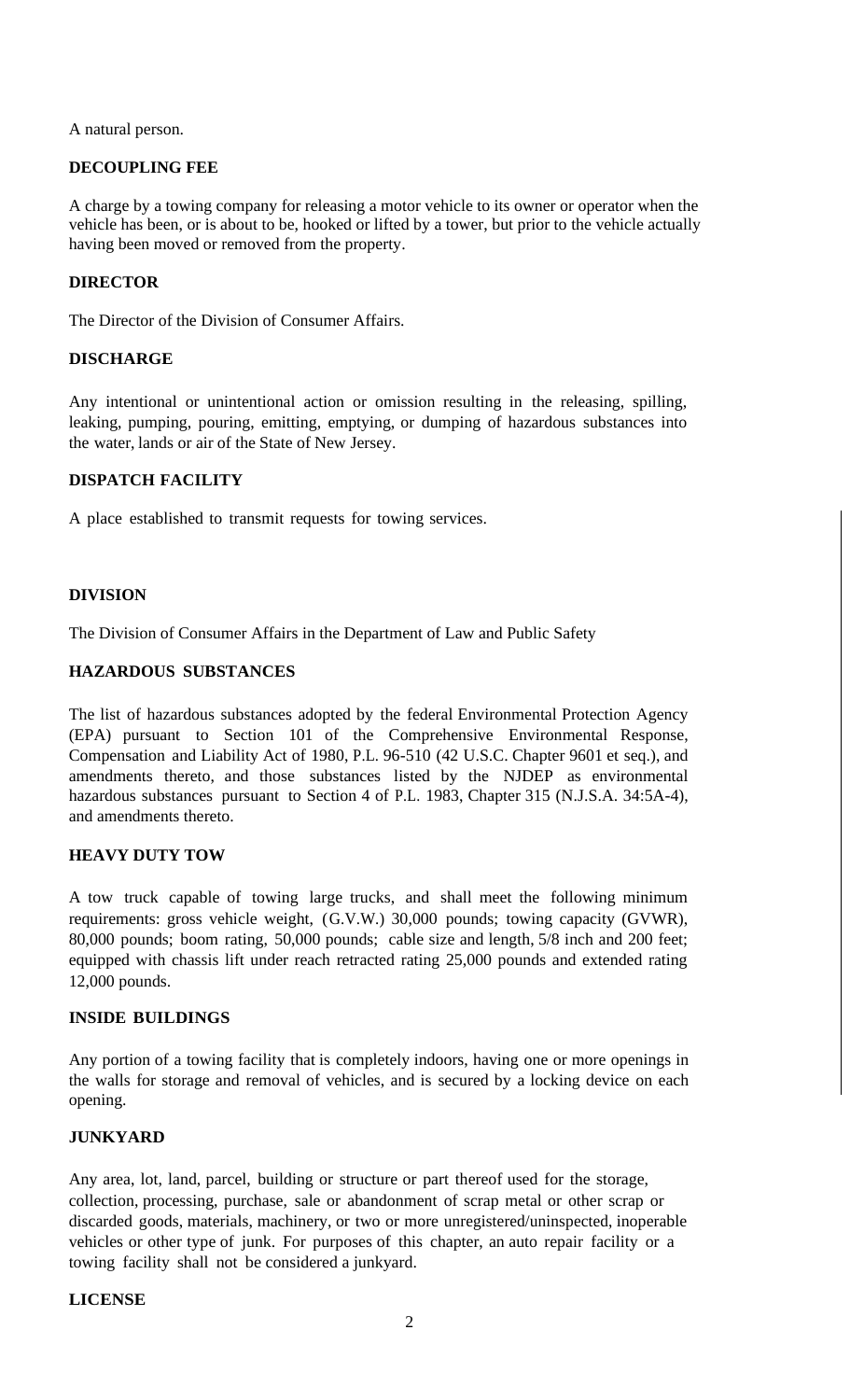The period of 24 months.

# **LICENSES AND INSPECTIONS**

The State of New Jersey Licenses and Inspections Agency.

# **LIGHT- DUTY WRECKER**

A tow truck with dual wheels capable of towing passenger cars and shall meet the following minimum requirements of GVW 14,000 pounds; GVWR 18,000;boom rating 8,000 pounds; winch rating 8,000 pounds; cable size and length 3/8 inch and 100 feet; wheel lift retracted rating 6,000 pounds and extended rating 3,000 pounds.

## **MEDIUM -DUTY FLAT BED**

A car carrier of the roll back and tilt type with dual wheels capable of removing and transporting small trucks large passenger cars large sport utility vehicles and full-size vans damage free and shall meet the following minimum requirements; GVW 24,500 pounds; GVWR 28,000 pounds; winch rating 8,000 pounds; cable size and length 3/8 inch and 50 feet; bed length 22 feet; wheel lift retracted rating 6,000 pounds and extended rating 3,000 pounds.

## **MOTOR VEHICLE**

Includes all vehicles propelled other than by muscular power, excluding such vehicles as run only upon rails or tracks and motorized bicycles, motorized scooters, motorized wheelchairs and motorized skateboards.

# **MOTOR VEHICLE ACCIDENT**

An occurrence in which a motor vehicle comes in contact with any other object, including pedestrians, for which the motor vehicle must be towed or removed from the scene thereof.

### **NIGHT HOURS**

Any time between 5:00 p.m. and 8:00 a.m., Monday through Friday, including weekends and holidays.

### **NONCONSENSUAL TOWING**

The towing of a motor vehicle without the consent of the owner or operator of the vehicle.

### **OUTSIDE SECURED**

Any portion of a towing facility that is not indoors and is secured by a fence, wall or other man- made barrier that is eight feet high or as otherwise required by the Borough of Buena Land Use ordinances and is installed with a passive alarm system (e.g., bell ringer located in the gate area to the enclosed facility) or a similar on-site security measure. Fences which are less than eight feet in height which existed prior to the adoption of this chapter shall be permitted; however, if such fences are replaced, the new fence shall be eight feet in height or as otherwise required by the Borough of Buena Land Use ordinances.

### **PERSON**

An individual, sole proprietorship, partnership, corporation, limited liability company or any other business entity.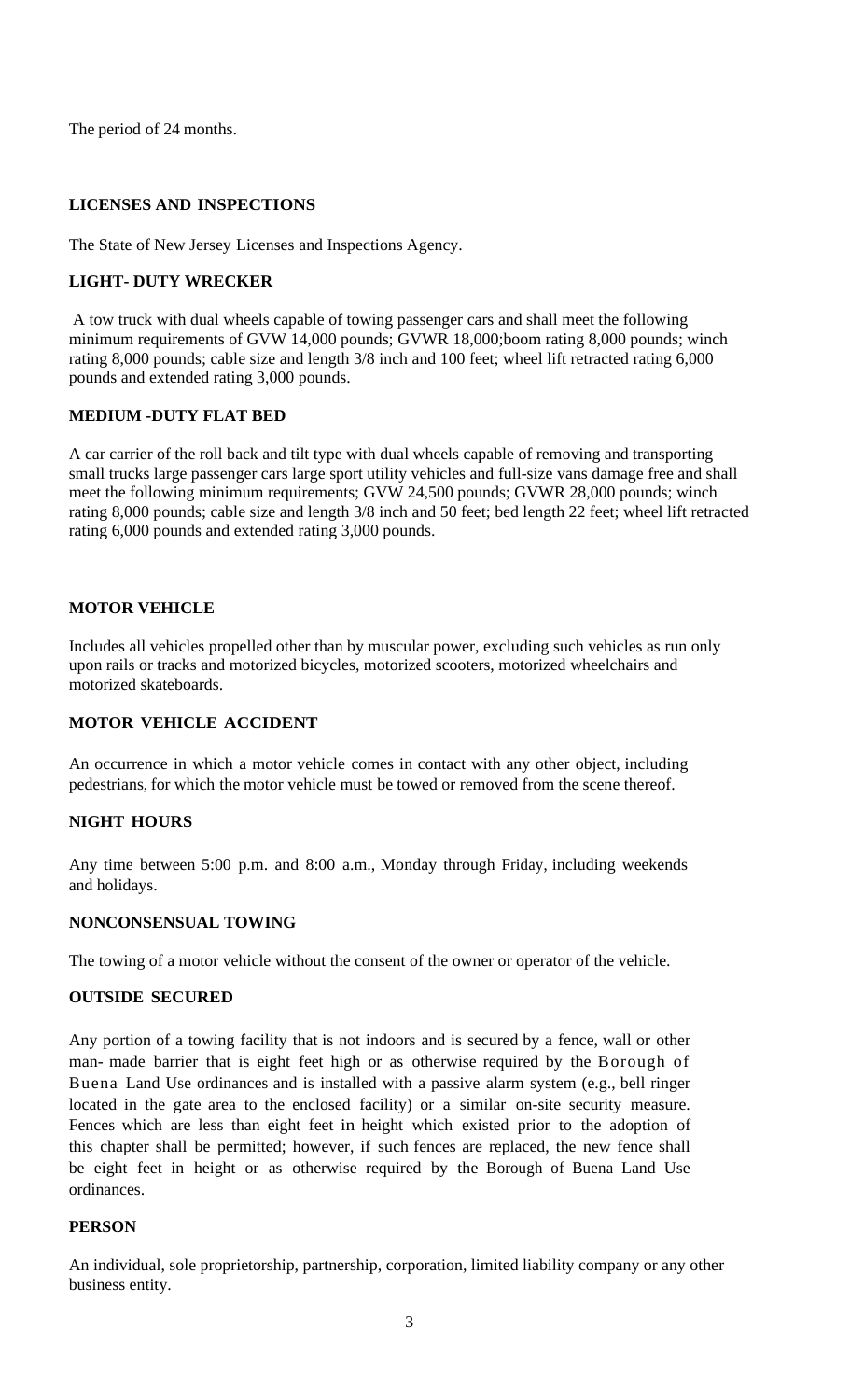## **PETROLEUM OR PETROLEUM PRODUCTS**

Oil or petroleum of any kind and in any form, including but not limited to oil petroleum, gasoline, kerosene, fuel oil, oil sludge, oil refuse, and oil mixed with other wastes.

## **POLICE HOLD VEHICLES**

Motor vehicles which are alleged to have been involved in illegal activity, involved in a fatal motor vehicle collision, or any vehicles so designated by a Township of Franklin police officer.

#### **PRIVATE PROPERTY OWNER**

The owner or lessee of private property or an agent of such owner or lessee but shall not include a private property towing company acting as an agent of such owner or lessee.

## **PRIVATE PROPERTY TOWING**

The nonconsensual towing from private property or from a storage facility by a motor vehicle of a consumer's motor vehicle that is parked illegally, parked during a time at which such parking is not permitted, or otherwise parked without authorization, or the immobilization of or preparation for moving or removing of such motor vehicle, for which a service charge is made, either directly or indirectly. This term shall not include the towing of a motor vehicle that has been abandoned on private property in violation of N.J.S.A 39:4-56.5, provided that the abandoned vehicle is reported to the appropriate law enforcement agency prior to removal and the vehicle is removed in accordance with N.J.S.A 39:4-56.6.

### **PRIVATE PROPERTY TOWING COMPANY**

A person offering or performing private property towing services.

### **PUBLIC GARAGE**

Any building, structure, or property designed and used for equipping, adjusting, greasing, washing, polishing, servicing, or storing of motor vehicles, other than at a junkyard, operated for profit and for service to the public. For purposes of this chapter, a public garage means any general repair garage, specialized repair garage, car wash, auto repair facility, or towing facility.

### **RESPONSE TIME**

Not more than 25 minutes from the time of the initial request by the Dispatch Communications Center to the tow vehicle's arrival at the site of the incident requiring tow services, all traffic regulations observed.

# **STORAGE CHARGES FOR TWENTY-FOUR-HOUR PERIOD**

The maximum allowable amount charged by a towing facility for the storage of motor vehicles for any twenty-four-hour period or fraction thereof.

### **STORAGE FACILITY**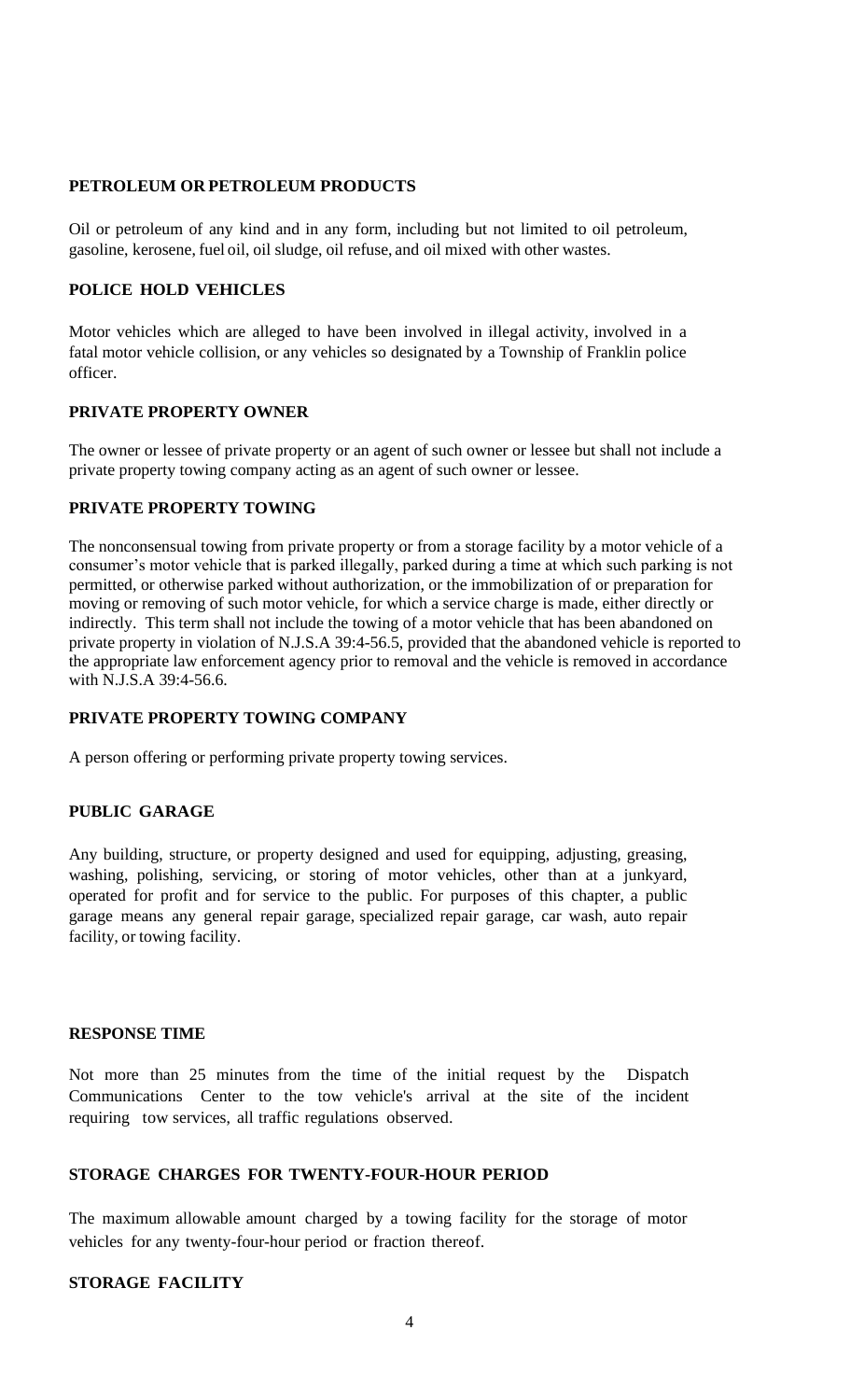A place for the storing of motor vehicles.

### **TOWING**

The moving or removing from public or private property or from a storage facility by a motor vehicle of a consumer's motor vehicle that is damaged as a result of an accident or otherwise disabled, recovered after being stolen or is parked illegally or otherwise without authorization, parked during a time at which such parking is not permitted or otherwise parked without authorization, or the immobilization of or preparation for moving or removing of such motor vehicle, for which a service charge is made, either directly or indirectly. Dues or other charges of clubs or associations which provide towing services to club or association members shall not be considered a service charge for purposes of this definition.

### **TOWING FACILITY**

Any public garage that offers towing services.

### **TOWING OPERATOR**

Any entity that operates a towing business or tow vehicle.

### **TOWING SERVICE**

The removal and transportation of a motor vehicle from a highway, street, other public or private road, parking area, storage facility and from other off-road locations such as fields, lakes, rivers and streams. This includes other services such as roadside assistance.

### **TOW VEHICLE**

Those vehicles equipped with a boom or booms, winches, slings, tilt beds, wheel lifts or under· reach equipment specifically designed by the vehicle manufacturer for the transport of motor vehicles.

### **TOW VEHICLE'S BASE OF SERVICE**

The tow operator's principal place of business where the tow vehicle is stationed when not in use.

### **ZONING OFFICIAL**

It shall be the duty of the Zoning Official of the Borough of Buena to carry out the provisions of this chapter.

### **§223-3. License Term.**

All licenses issued under this Chapter shall be effective for a period of two years from the date of issuance. All licenses shall expire automatically; applications for renewal thereof shall be submitted not less than six weeks prior to date of expiration.

### **§223-4. Issuance of license.**

All applicants for a license shall submit an application in accordance with section 223-5 to the Borough Clerk. The Borough Clerk shall transmit the application to the Township of Franklin Police Department for investigation of the truth and accuracy of the information contained therein. Upon completion of the investigation, the officer in charge shall forward a recommendation for approval or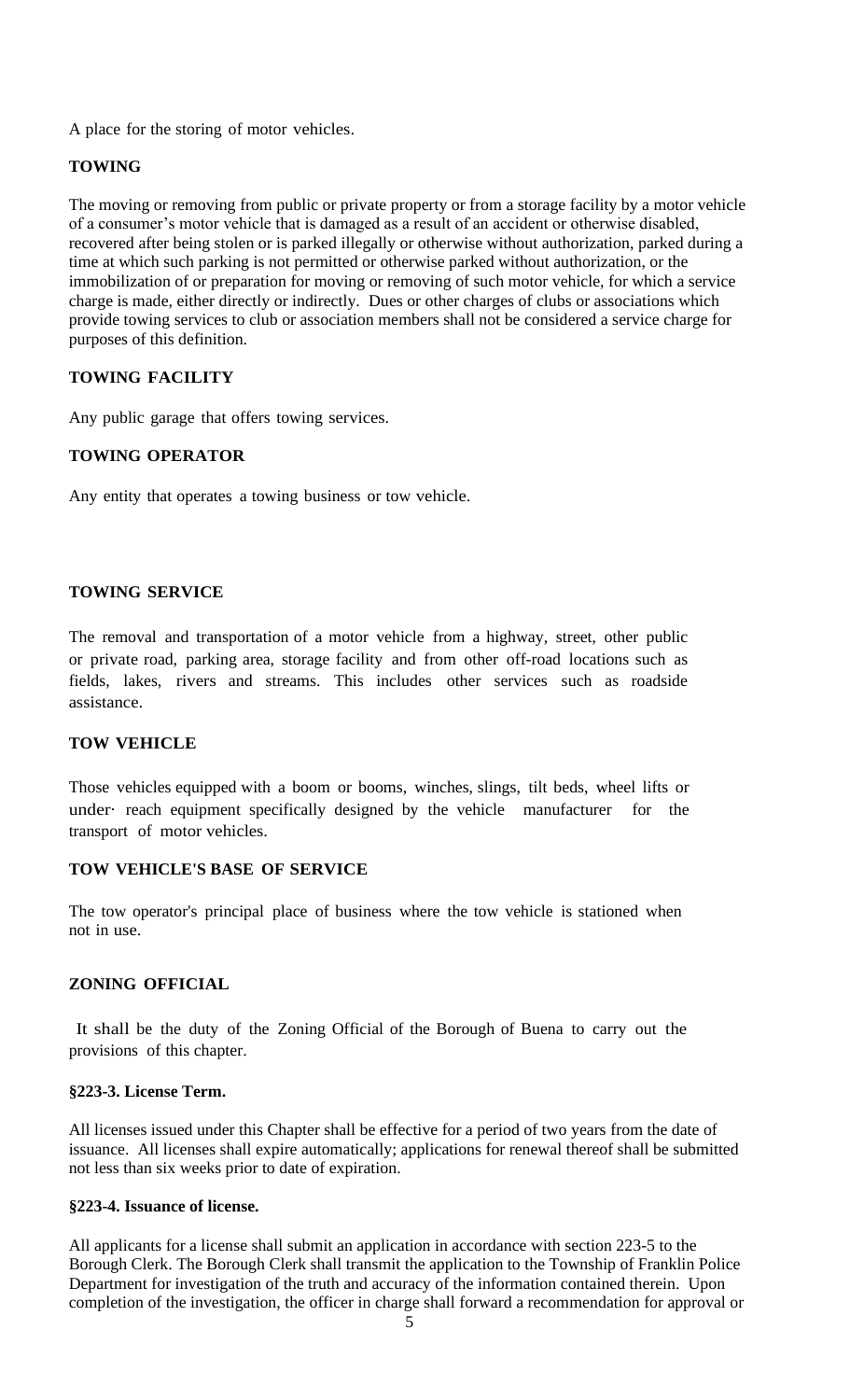disapproval of the license and the reasons, if any, for disapproval to the Borough Clerk. If the officer in charge finds that the applicant has met the requirements of this section, a license shall be issued to the applicant and the applicant's name placed at the end of the towing list.

### **§223-5 Licensing procedure.**

 A. Minimum standards of operator performance. All applicants must be able to meet the following minimum standards of performance:

- (1) Applicants must be appropriately licensed by the State of New Jersey.
- (2) Applicants must be able to reach the scene of a vehicle to be towed within

25 minutes.

(3) Applicants must be equipped to provide service during their scheduled

frame of duty.

(4) Applicants must submit to a background check by the Township of Franklin

Police Department.

(5) With respect to the storage of towed vehicles, the applicant shall:

 (a) Demonstrate sufficient storage capacity for a minimum of five vehicles. Storage area shall be at the applicant's place of business;

(b) Accept responsibility for the safe storage of towed vehicles;

 (c) Have access to a storage facility 24 hours a day, 365 days per year, and shall provide access to the public to such facility during normal business hours.

 (6) All towing applicants shall be capable of providing reasonable roadside services to disabled vehicles, such as, but not limited to, jump starting, the changing of flat tires, and providing motor fuel. Such services will only be performed if they can be done so safely, as determined by the police officer on scene.

 (7) Applicants must agree that, in addition to towing services, they will provide limited site cleanup of glass, debris, etc., at the site such that the roadway will be safe to travel and no unsightly material will be left on the roadside.

(8) Applicants must provide proof of adequate insurance as provided in this

### chapter.

 B. License application required. An application for license shall be in writing, upon a license application form furnished by the Borough Clerk signed by the applicant and filed with the Borough Clerk. Said application shall contain the following information:

> (1)The name, business address, business name and telephone number of the towing operator.

(2)The location of the towing operator's towing facility.

(3)The name of the towing operator's insurance company and insurance policy number. Proof of insurance must be provided as required under this chapter.

(4) The type, condition and design of the vehicles and equipment available for service.

 (5)Communication availability, including radio communications, and the location and availability of the dispatch center.

(6)The name, address and driver's license number of each driver or operator of the tow vehicle.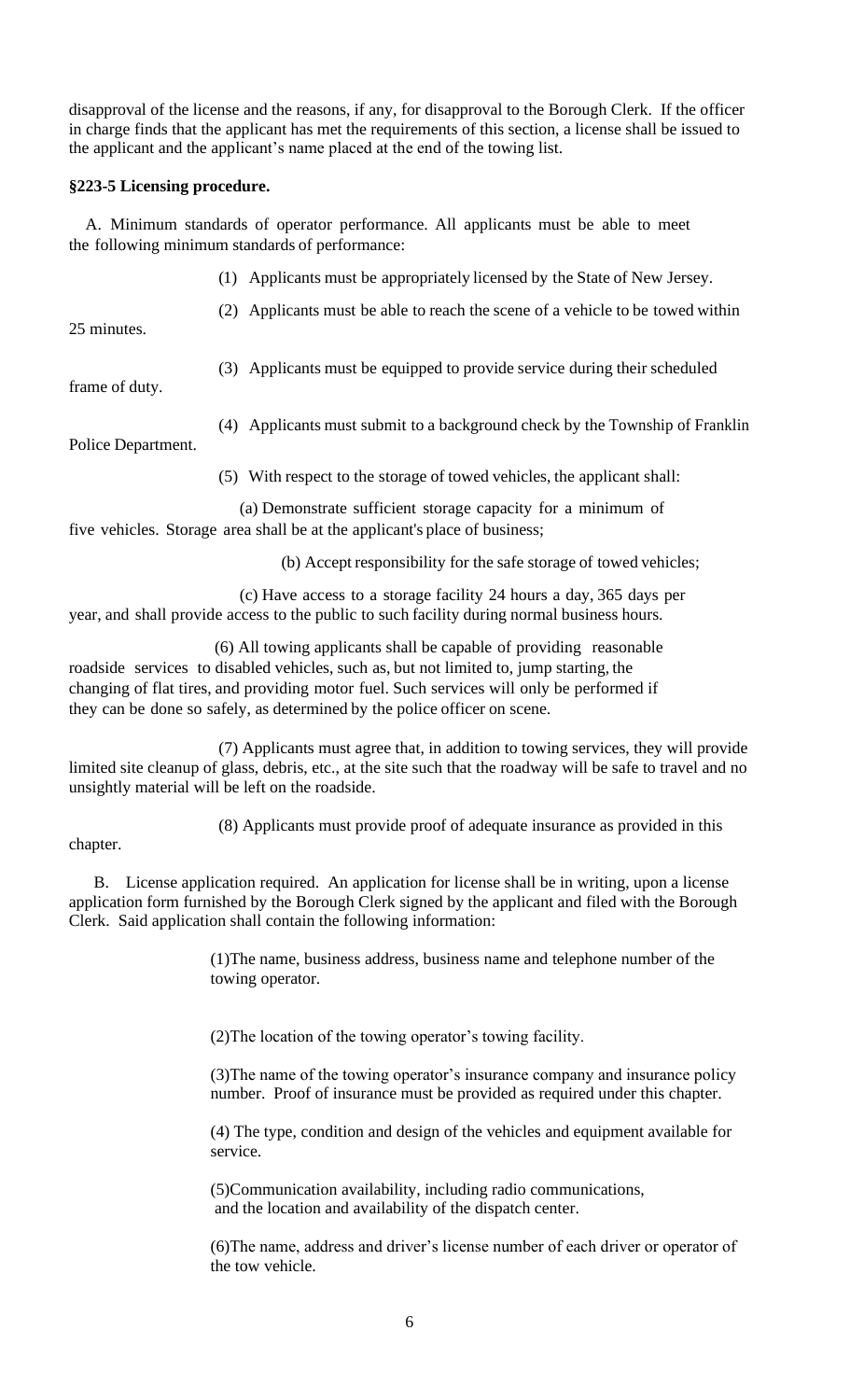(7)Proof that each vehicle to be licensed is duly registered and inspected by the State of New Jersey, Division of Motor Vehicles, as a tow vehicle.

(8)If a corporation applies, the application shall be signed in the name of the corporation by the president and attested by the secretary.

 (9)Said application shall be duly verified by the applicant before a notary public or some other person duly authorized to administer oaths.

 (10)Each such application shall be accompanied by the full amount of the license fee hereafter prescribed.

(11)A certification granting permission to the Township of Franklin Police Department to conduct inspection of the applicant's vehicles, equipment and storage facility for the purpose of determining compliance with this Chapter.

(12)Documentation evidencing that a criminal background check was conducted of each driver or operator of the tow vehicles, which background check shall have been performed not more that 12 months preceding with documentation of criminal background checks being supplied of said drivers or operators in not more that twelve-month intervals.

 (13) A plot plan of the tow operators' premises. A plot plan shall consist of the following:

- a. Be drawn neatly and to scale;
- b. Indicate the entire lot for which the application is being made;
- c. Contain a symbol indicating the direction north;
- d. Indicate the name of all streets and ways upon which the lot is located, street addresses and the location and type of existing and proposed street fixtures such as utility poles, street lights, traffic lights and signals;
- e. Indicate the name of the nearest intersecting street and the distance from the facility to the intersecting street;
- f. Indicate with dimensions, all parking and storage areas with measurements of distance from buildings and property lines as well as indicating where fencing is located for the security and safety of stored vehicles;
- g. Indication of all driveways, curb cuts and any easements on the property;
- h. Indicate the lot and block number of the subject property and all adjacent properties; and
- i. If there are any modifications intended to be made to the plot plan, said modification and change must be submitted and to the extent required by New Jersey Municipal Land Use Law, approved through the appropriate action of the Borough of Buena Land Use Board.

 C. Zoning. No license shall be issued to a towing operator/owner located in the Borough of Buena unless the applicant's towing facility is located within a zoning district where such use is permitted in accordance with the Borough of Buena Land Use Ordinances or unless a use variance has been obtained therefore, and any and all land use approvals and/or permits have been obtained therefore, or unless sufficient crews are provided by the applicant that said facility was operated at its present location prior to the adoption of the Borough of Buena Land Use Ordinance.

 D. Compliance. The applicant shall comply with any and all state, federal and local laws, regulations and ordinances pertaining to safety, lighting and towing equipment, and shall be subject to inspection at any time by the Township of Franklinville Chief of Police or a designee and the Borough of Buena.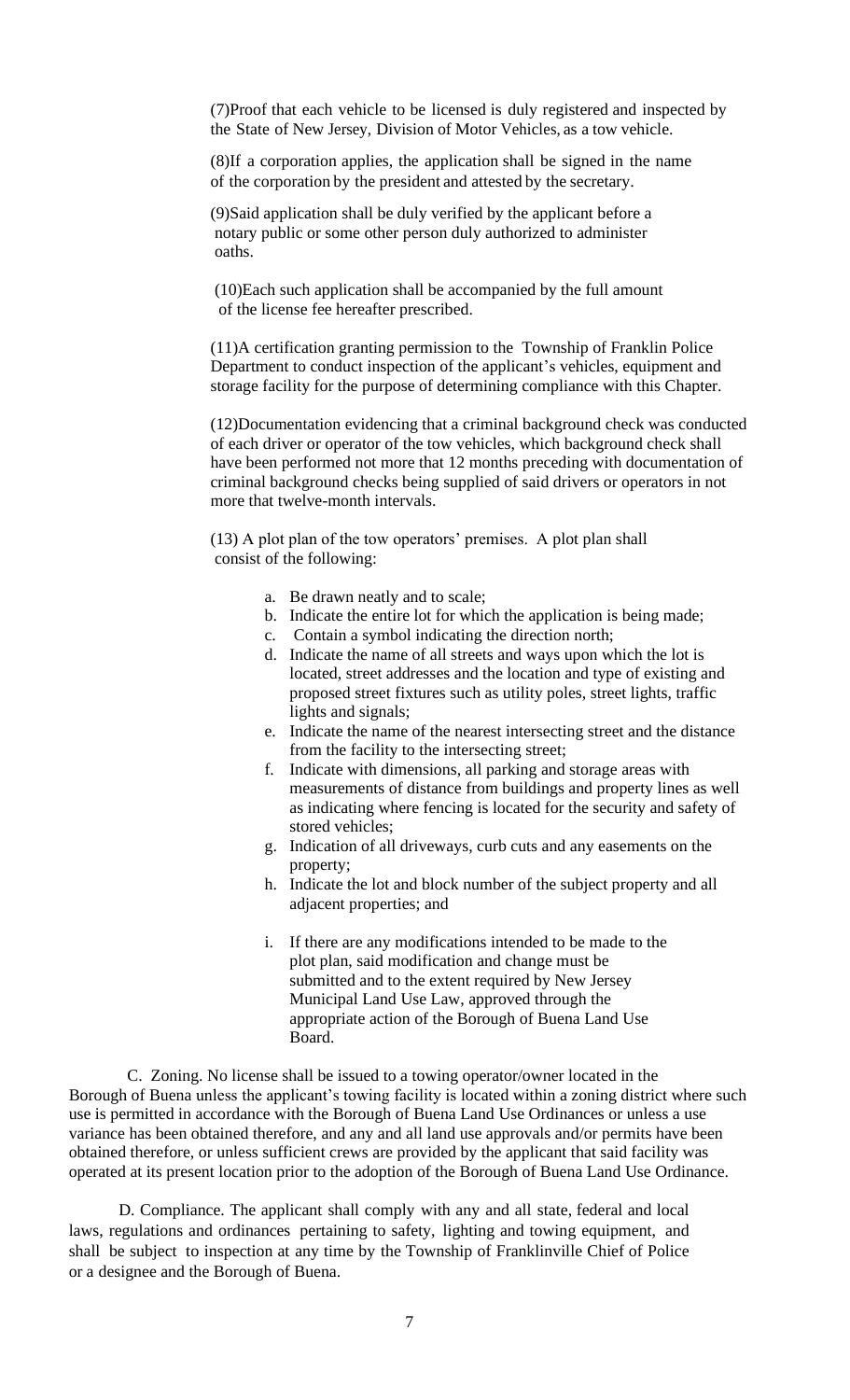E. Assignment**.** The towing operator shall at no time transfer or assign a license or any part thereof for any purpose whatsoever without having first obtained prior approval from the Borough of Buena.

F. Fee. An application fee of \$150 shall be submitted with each application.

#### **§223-6. Recommendation of approval or disapproval. Appeal**

- A. Upon completion of the aforesaid investigation, the Township of Franklin Chief of Police or designee shall file a written report as to the findings and issue a recommendation of approval or disapproval to the Borough Clerk.
- B. If the Township of Franklin Chief of Police recommends that the towing operator not be approved, a written report shall be filed with the Borough Clerk specifying the findings and the reasons for the rejection. The Borough Clerk will furnish a copy of the report to the towing operator by certified mail.
- C. Any towing operator who is denied a license may, after receipt of notification, file an appeal in writing within 10 days with the Borough Clerk. The Borough Clerk shall then schedule a hearing before the Public Safety Committee. After that hearing, the Committee may then determine whether to approve or disapprove the license based on the requirements of this chapter.

#### **§223-7. Suspension or revocation of license.**

A license may be revoked or suspended at any time for just cause by the Township of Franklin Chief of Police or by the Borough of Buena for violations of any provisions of this chapter or for violations of New Jersey state law. Once the licensee is notified of the suspension or revocation, the licensee has the opportunity to be heard by the Public Safety Committee after filing a written appeal within 10 days with the Borough Clerk. Such license, when so suspended or revoked, shall not be reinstated except for good and sufficient cause.

#### **§228-8. Tow List.**

- A. The list of licensed towing operators shall be maintained by the Township of Franklin Police Department and the Borough of Buena and shall be utilized on a rotation basis. The rotation shall be on a weekly basis beginning at 12:00 midnight Saturday night and ending one week later at 12:00 midnight Saturday night unless otherwise specified by the Township of Franklin Police Department or Borough of Buena or in the event of emergency conditions.
- B. There will be a maximum number of light/medium duty tow operators of four, and of four for heavy- duty tow operators permitted to perform work within the Borough of Buena (as defined in this chapter). Replacement of tow operators on the current list may only occur when there is a vacancy, provided that the replacement tow operators meet all the requirements set forth within the application process in this chapter.
- C. Any newly approved operators shall be added to the bottom of the rotation list and any adjustments to the rotation schedule are to be made on January 1 of the following year.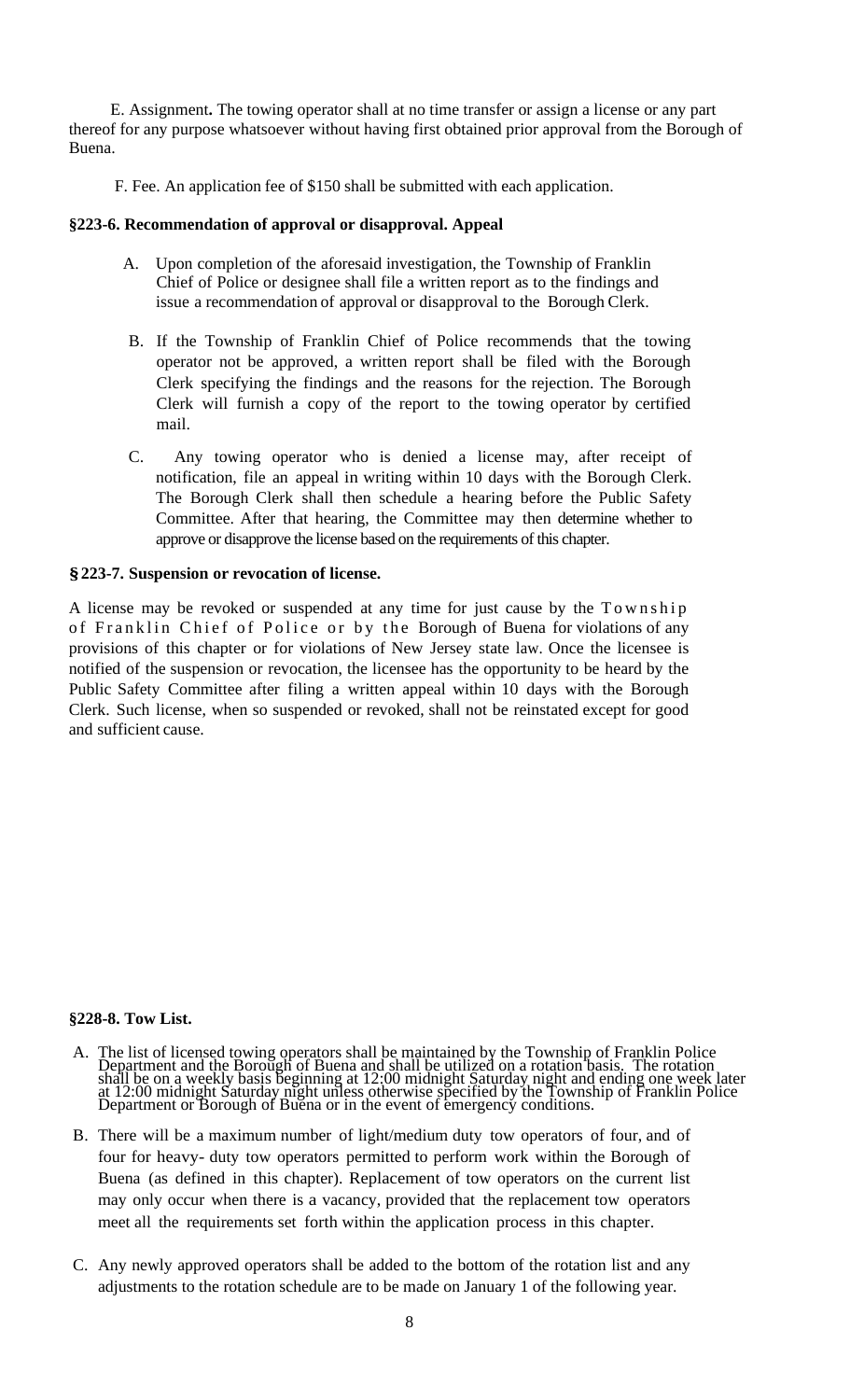D. Calls to operators on the rotating list shall be made on a nondiscriminatory basis, routinely succeeding to the next operator listed.

#### **§223.9 Services to be performed by licensed towing operators.**

A. Removal and transporting of motor vehicles involved in a motor vehicle accident where the owner or operator of the motor vehicle, when appropriate, has not made a preference for the towing of the vehicle.

B. Removal and transporting of a motor vehicle from private or public property as may be directed by an authorized law enforcement officer or Zoning Officer of the Borough of Buena.

C. Removal and disposal from the Borough or private property motor vehicles which, pursuant to state law and regulations, would be subject to the jurisdiction of the Township of Franklin Police Department and the Borough of Buena.

D. The storage of a motor vehicle removed and transported from the scene of a motor vehicle accident.

E. A towing operator responding to a tow shall be responsible for all site cleanup related to a motor vehicle accident, including the pickup and removal of all debris from the scene of the accident and containment of any hazardous fluids from the vehicle prior to tow, in accordance with the laws of the State of New Jersey, and all services as defined by state regulations and all sections herein. It is understood that the responsibility of the tow operator as established above in no way relieves the vehicle owner of his responsibility for the cleanup and removal of any debris or spilled fluids coming from his vehicle.

F. A towing operator shall provide either one boom tow truck with a wheel lift or winch rollback or one-boom tow truck with a wheel lift capable of transporting the vehicle to be removed without additional damage. The transported vehicle shall not exceed the carry weight or capacity of the carrying vehicle.

G. The towing operator shall ensure the proper utilization and deployment of safety devices as more particularly defined herein.

H. If a licensed towing operator is unable to handle a particular situation for whatever reason, the Borough shall have the right to use whatever means necessary to accomplish the removal, transporting and storage of motor vehicles.

I. No towing operator shall subcontract any work to be performed pursuant to this chapter without having first obtained prior written approval from the Franklin Township Police Department and Borough of Buena. Subcontractors must be licensed and on the current Tow List. Any towing operator to whom approval to subcontract work has been given shall be responsible for the services performed by and the acts and omissions of the subcontractor, and shall remain liable for any violation of this chapter by the subcontractor.

### **§223-10 Responsibility of Towing Operators**.

- A. The towing operator shall provide a towing facility of sufficient size to accommodate not less than 5 passenger vehicles and one tractor and trailer, and not less that 800 square feet of inside storage facilities to hold and protect "police hold" vehicles. At no time shall any automobile towed by a towing operator be stored at any other location, except where a vehicle is towed at the request of the owner to a specific location.
- B. The towing operator shall provide tow vehicles capable of handling the transporting of motor vehicles as defined in §223-1 of this chapter.
- C. The towing facility shall be staffed by the licensed towing operator during normal business hours of 8:00 a.m. to 5:00 p.m., Monday through Friday, and include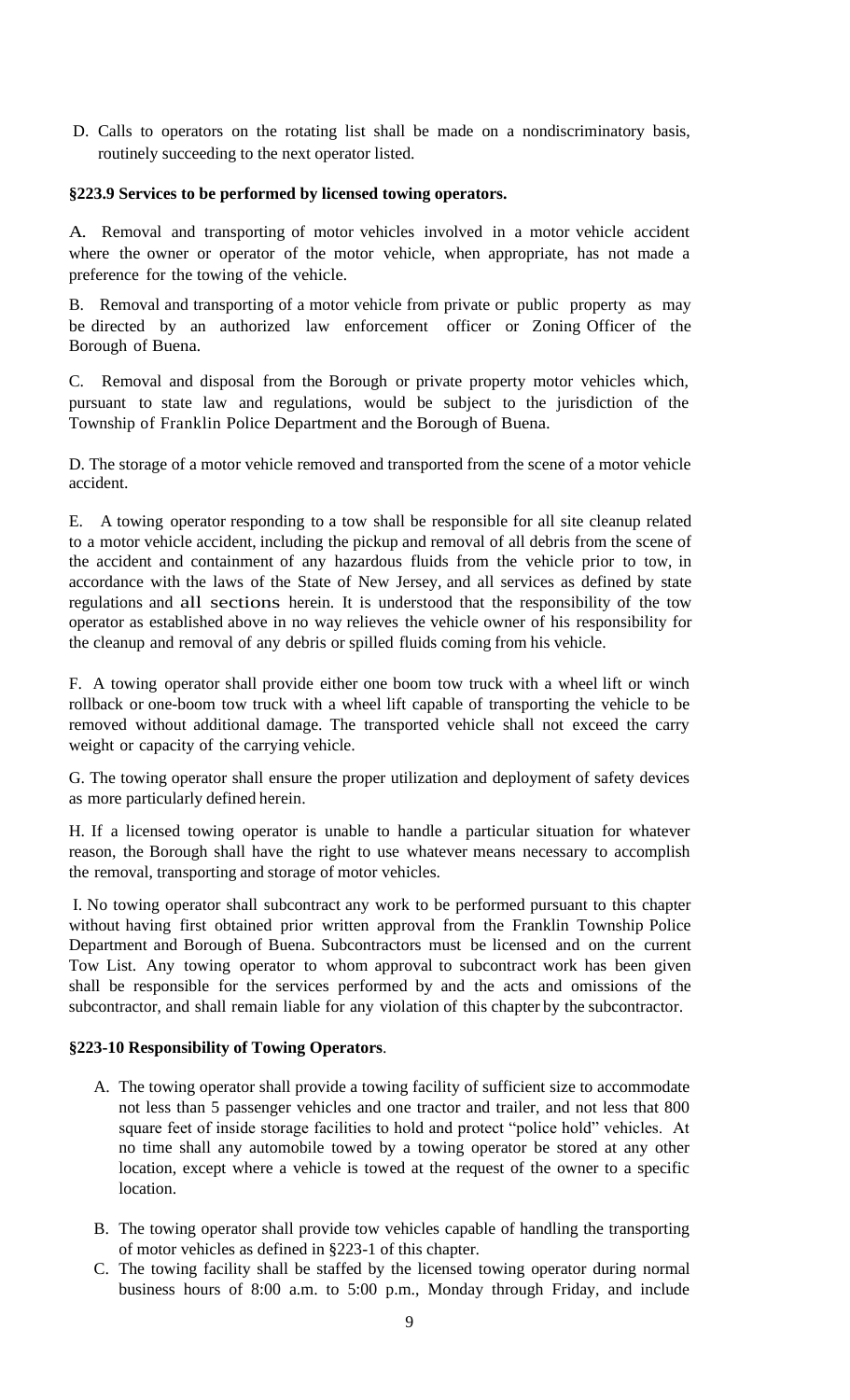twenty-four hour telephone service, seven days per week, during the week in which the licensed facility is on call.

D. Each tow vehicle or flatbed vehicle shall be equipped with towing and safety equipment, warning devices such as lights, flares and flags to warn other automobile operators of the presence of a disabled automobile, and mechanics tools to perform complete emergency work, including but not limited to the following. All tow operators shall be required to wear a reflective jacket or vest when towing vehicles on the roadway and at all times shall exercise extreme caution and due safely.

 E. All tow trucks must be in compliance with all safety equipment requirements as listed in N.J.S.A.39:3-1 et seq., and 49 CFR 393.

 F. No changes may be made to tow vehicles, facilities or equipment without prior written approval of the Franklin Township Police Department and the Borough of Buena.

 G. If issued at the discretion of the Borough in accordance with this chapter, each tow vehicle shall display any licensure stickers issued by the Borough Clerk on the driver's door panel and shall have the name and number of the licensed tow operator displayed on the vehicle in such manner and of such lettering as to conform to the provisions of N.J.S.A. 39:4-46.

 H. Towing operators and their employees shall provide all services required by this chapter at all times and shall be subject to the following requirements:

- (1) Possess sufficient knowledge, skill and ability to provide minimum road services for disabled vehicles and to adequately remove a vehicle from an accident scene without causing additional damage to the vehicle.
- (2) Not have any impairment which would prohibit towing operators and their employees from performing the duties and obligations set forth in this chapter.
- (3) Obey all traffic laws, statutes, regulations and ordinances promulgated by the State of New Jersey and the Borough of Buena.

 I. The tow vehicles provided by the towing operator shall be of such type and design to properly and safely perform all towing services required by this chapter and shall at all times comply with New Jersey Statutes and Regulations and be subject to inspection by the Township of Franklin Chief of Police or designee.

 J. All drivers of tow vehicles shall possess at all times a valid New Jersey driver's license and a commercial drivers' license where applicable, which shall be subject to inspection by the Township of Franklin Chief of Police. Said operator shall obey all traffic laws and shall comply with all statutes and regulations of the State of New Jersey and of the Borough of Buena.

 K. The tow vehicles provided by the towing operator shall be geographically located so as to permit a response time within 25 minutes of being dispatched as herein set forth.

 L .At all times the towing operator shall maintain the towing facility in a clean and orderly fashion. Reasonable measures shall be taken by the towing operator to prevent vandalism, theft or damage to automobiles stored therein.

 M. In the event that motor vehicles which are towed and stored by the towing operator are abandoned or unclaimed by the owners thereof, the towing operator shall make no claim against the Borough of Buena, its agents or employees. Only those vehicles towed from private property or public rights-of-way under authorization of either the Borough or an authorized law enforcement officer, not including accident vehicles, shall be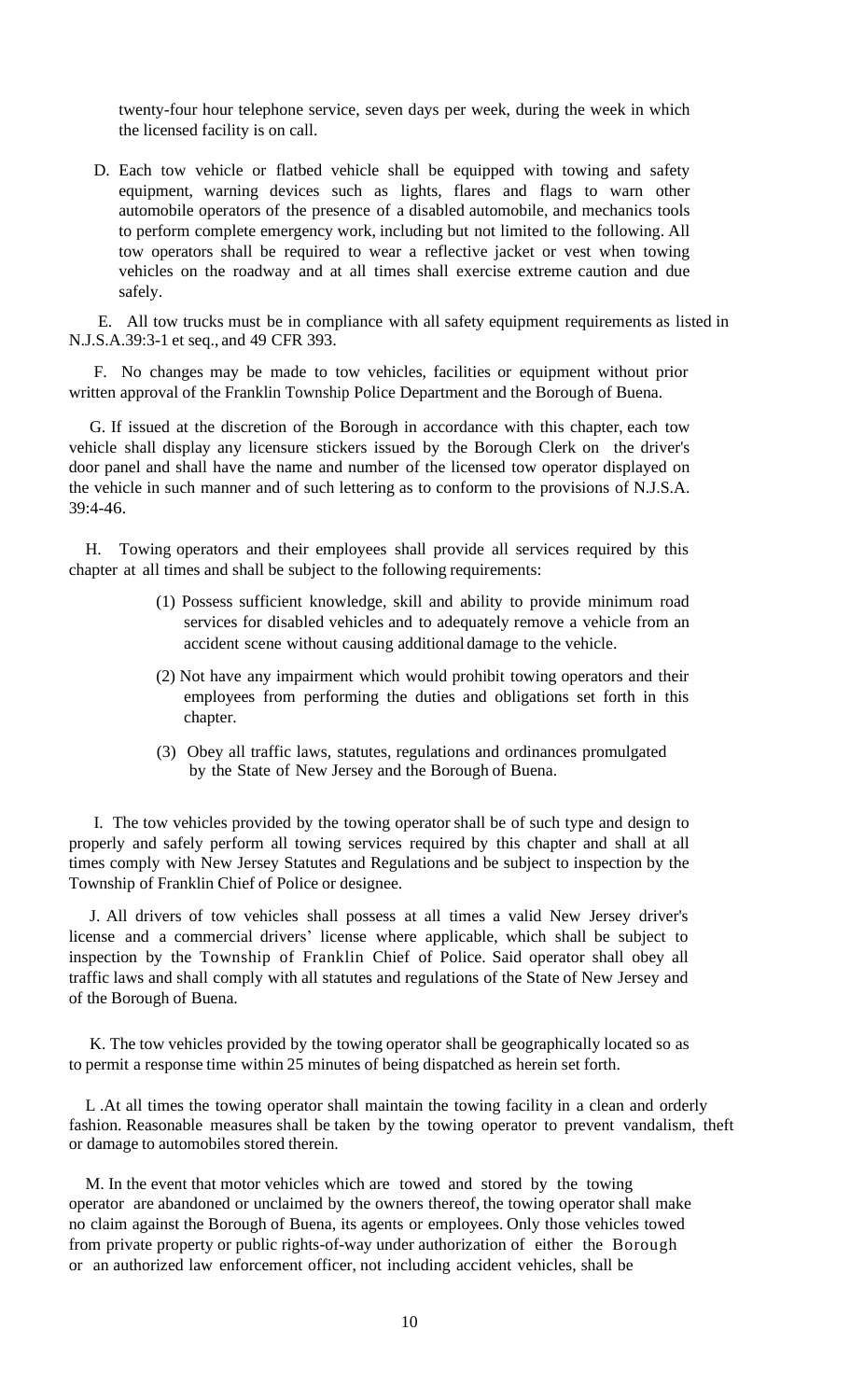disposed of by the Borough of Buena, pursuant to N.J.S.A. 39:10A-1 or other appropriate state statute or state regulations.

 N. The towing owner/operator, operating pursuant to this chapter, is an independent contractor, and in no part an agent, servant or employee of the Borough of Buena. Said owner/operator shall at all times maintain direct supervision, management and control over all of its employees and personnel engaged in the operation or services performed pursuant to this chapter.

 O. Towing operators approved for Tow List eligibility shall be required to fulfill tow requests of the Zoning Officer and/or any authorized law enforcement agency or officer. Failure or refusal to remove a vehicle pursuant to this chapter shall be cause for removal from the approved Tow List.

 P. The tow operator shall be responsible for ensuring the proper, safe and secure storage of all vehicles towed. The tow operator shall be liable for any and all damage incurred by such vehicles while in transit to or while stored in or at the facilities of the operator.

### **§223-11. Insurance.**

- A. A towing company shall carry insurance of the following types with the minimum policy limits noted for each type:
- (1) Automobile liability insurance in the amount of not less than 1 million dollars.
- (2) Workers' compensation in the minimum amounts required by law.
- (3) Garage keepers' liability coverage of not less than \$100,000.00 per location.
- (4) Garage liability including cargo insurance in an amount of not less than \$500,000.00combined single limit.
- (5) Comprehensive general liability coverage of 1 million dollars combined single limit coverage.
- B. Policies shall be endorsed to provide for collision coverage for vehicles in tow.
- C. The Borough of Buena shall be named as an additional insured on all policies.
- D. Proof of coverage shall be provided to the Borough and the policies shall provide that the Borough be notified in the event of the tow operator's failure to pay premiums or in the event of cancellation, termination or revision of the policies or amounts of coverage.
- E. In the event the Borough deems, in its direction, that appropriate coverage is not in place, the contractor shall be so advised and shall be removed from the towing list until such time as appropriate coverage is restored.

#### **§223-12. Indemnification.**

 The contractor shall agree to indemnify and hold the Borough, its officers, appointees, elected and appointed officials , employees, representatives or agents, whether paid or unpaid (including, without limitation, members of the Township of Franklin Police Department) harmless against any and all liability or claims of liability for damage or injury to persons or property resulting from the towing services provided by the contractor pursuant hereto, with the exception of damage or injury to persons or property resulting solely from the willful or negligent acts or omissions of such officers, appointees, employees, representatives or agents.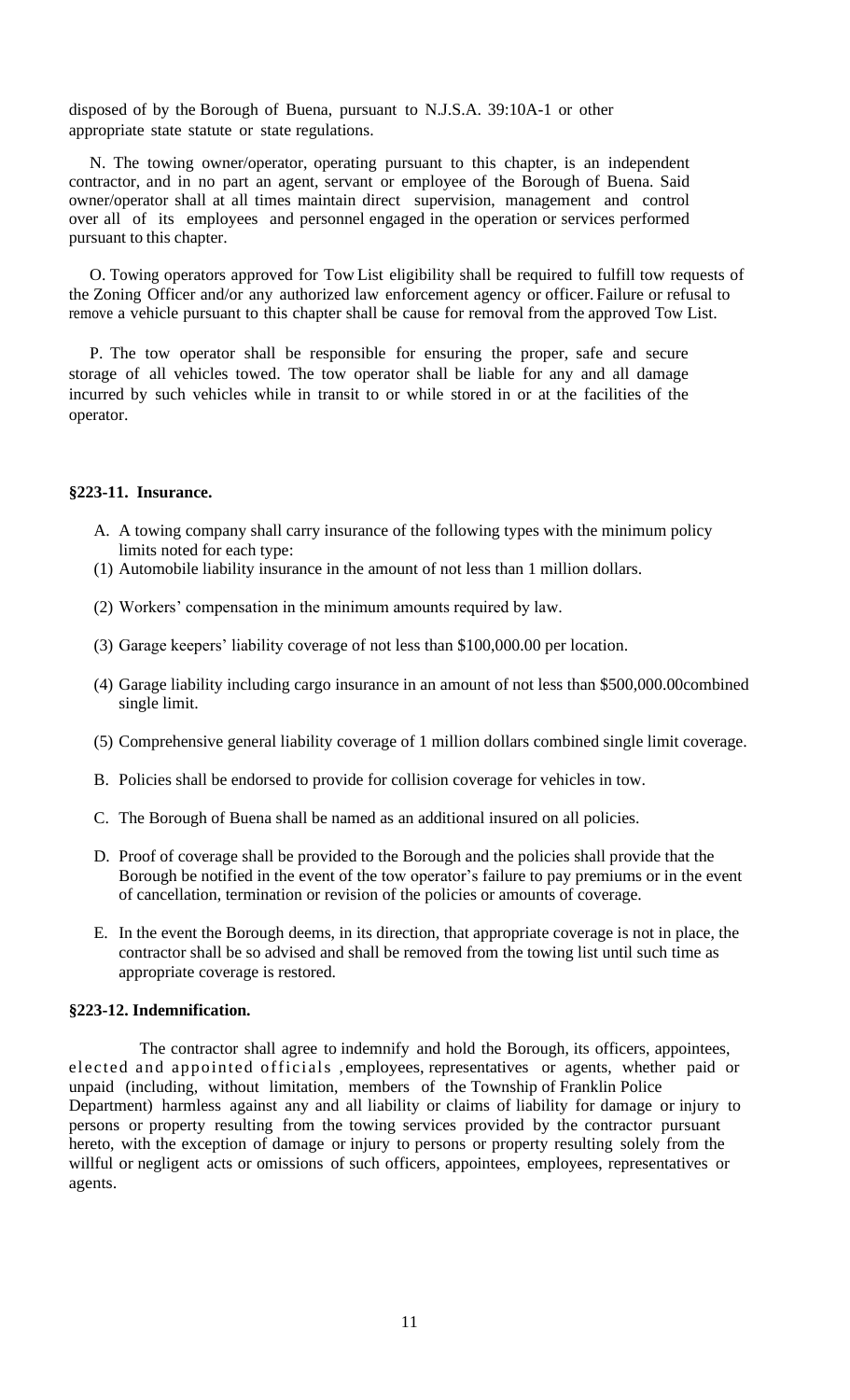### **§223-13. Consent required for towing from privately owned property.**

 A. No person shall tow any motor vehicle parked for an unauthorized purpose or during a time at which such parking is not permitted from any privately owned parking lot, from other private property or from any common driveway without the consent of the motor vehicle owner or operator, unless:

 (1) The person shall have entered into a contract for private property towing with the owner of the property;

 (2) There is posted, in a conspicuous place at all vehicular entrances to the property which can easily be seen by the public, a sign no smaller than 36 inches high and 36 inches wide stating:

- (a) The purpose or purposes for which parking is authorized and the times during which such parking is permitted;
- (b) That unauthorized parking is prohibited and unauthorized motor vehicles will be towed at the owner's expense;
- (c) The name, address, and telephone number of the towing company that will perform the towing;
- (d) The charges for the towing and storage of towed motor vehicles;
- (e) The street address of the storage facility where the towed vehicles can be redeemed after payment of the posted charges and the times during which the vehicle may be redeemed; and
- (f) Such contact information for the Division of Consumer Affairs as may be required by regulation;

(3) The property owner has authorized the person to remove the particular motor vehicle; and

(4) The person tows the motor vehicle to a secure storage facility that is located within a reasonable distance of the property from which the vehicle was towed.

B. No private property owner shall authorize the towing of any motor vehicle parked for an authorized purpose or during a time at which such parking is not permitted from the private property owner's property without the consent of the motor vehicle owner or operator, unless:

 (1) The private property owner has contracted with a private property towing company for removal of vehicles parked on the property without authorization; and

 (2) A sign that conforms to the requirements of Subsection A (2) of this section is posted on the property.

C. This section shall not apply to a motor vehicle parked on a lot or parcel on which is situated a single-family unit or an owner-occupied multi-unit structure of not more than six units or in front of any driveway or garage entrance where the motor vehicle is blocking access to that driveway or garage entrance.

D. Exemption from certain signage requirements.

 (1) The requirements of Subsection A (2) of this section shall not apply to a residential community in which parking spaces are specifically assigned to community residents, provided that:

(a) The assigned spaces are clearly marked as such;

 (b) There is specific documented approval by the property owner authorizing the removal of the particular vehicle; and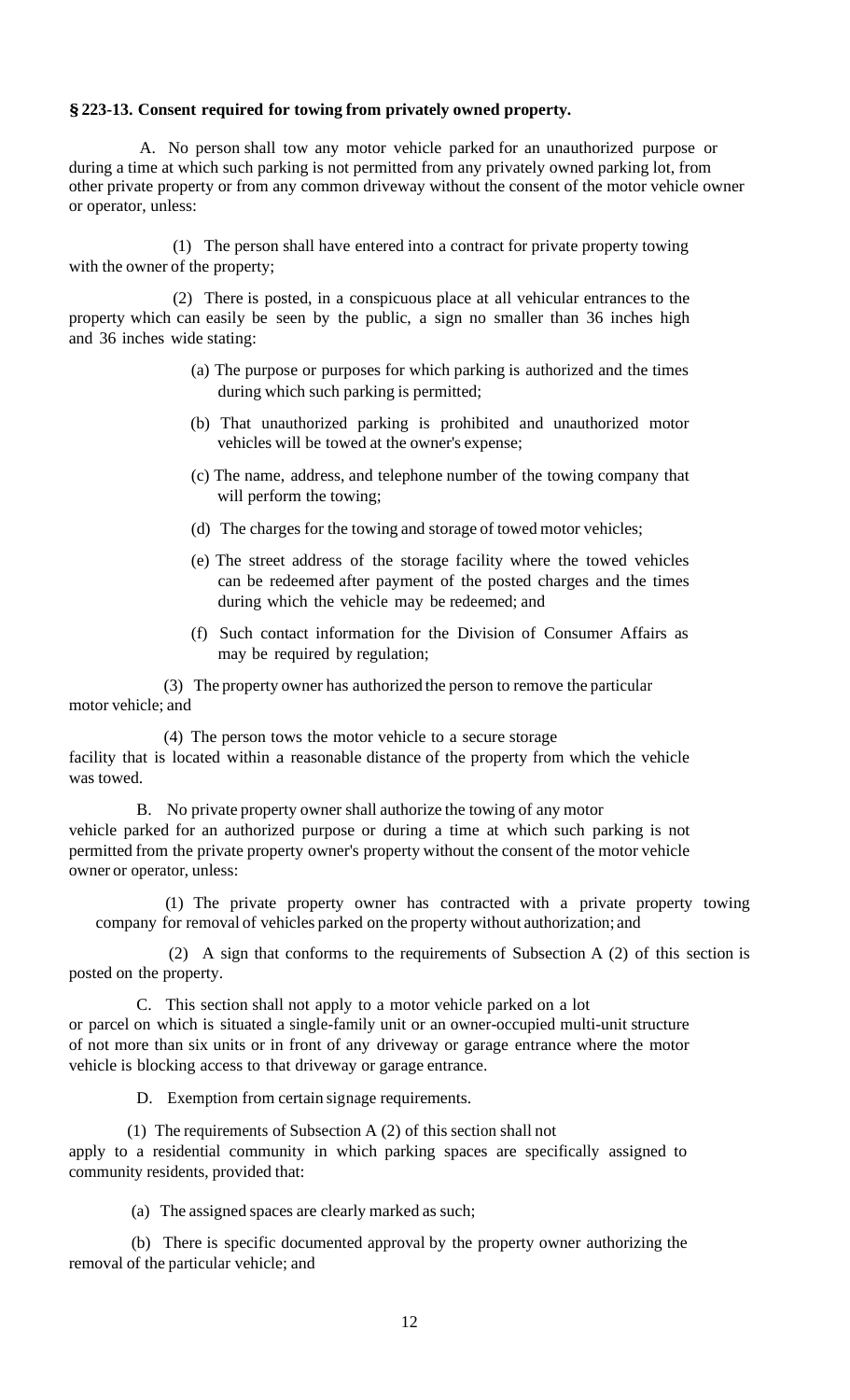(c) A sign, which can easily be seen by the public, is posted in a conspicuous place at all vehicular entrances to the residential community property, stating that unauthorized parking in an assigned space is prohibited and unauthorized motor vehicles will be towed at the owner's expense, and providing information or a telephone number enabling the vehicle owner or operator to immediately obtain information as to the location of the towed vehicle.

 (2) The exemption in this subsection shall not apply to any private parking lot or parcel owned or assigned to a commercial or other non-residential entity located in such residential communities.

#### **§223-14. Rates and Fees for Services.**

- A. When performing services under the tow list to tow and/or store a motor vehicle, the towing charge and storage charge shall not exceed those charges as set forth in this chapter. These are maximum fees that may be charged.
- B. The fee schedule effective at the time of adoption of this chapter is as follows:
	- (1) Towing.
		- (a) Days:
		- 1. First mile or less; light/medium duty, \$95.00; heavy duty, \$450.00 (per hour) (payable in fifteen minute increments).
		- 2. Each additional mile: \$5.00.
		- (b) Nights, weekends and New Jersey state holidays:
			- 1. First mile or less: light/medium duty, \$95.00;heavy duty, \$450.00 (per hour)(payable in fifteen minute increments).
			- 2. Each additionalmile: \$5.00.
	- (2) Storage.
		- (a) Inside building.
			- [1] Per vehicle/per day:

light/medium \$45.00; heavy

- duty, \$100.
	- (b) Outside secured.
	- [1] Per vehicle/per day: light/medium, \$30.00; heavy duty, \$75.00.
- (3) Additional fees.
	- (a) Cleanup: \$40 (per hour).
	- (b) Oil dry: \$15 (per bag).
	- (c) Administrative fee. \$35.00.
	- (d) Winching fee, basic; \$75.00.
	- (e) Heavy duty laborer; \$75.00 (per man per hour).
	- (f) Heavy duty support vehicle; \$130.00 (per hour).
- C. The fees set forth on the schedules for towing rates are the maximum charges that shall apply to a motor vehicle for basic towing services.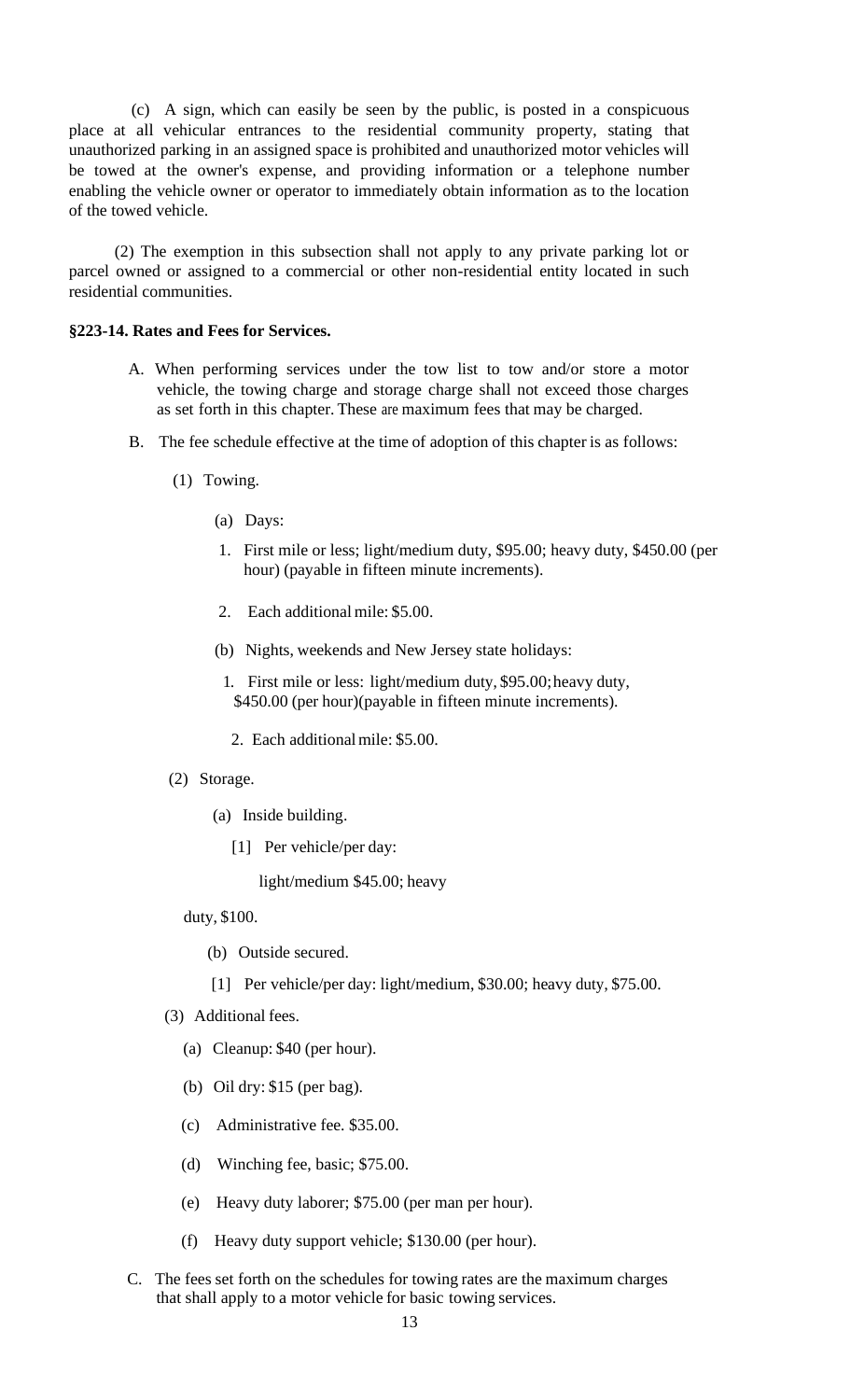- D. The towing rates shall be calculated based on the total distance traveled from the tow vehicle's base of service to the job site and return by way of the shortest available route. Fractions shall be rounded up to the nearest whole mile.
- E. Tow vehicles transporting multiple motor vehicles at one time may charge the applicable fee for each such vehicle transported.
- F. When towing services are otherwise required, the day rate shall apply when the vehicle is transported (pickup and delivery) entirely between the hours of 8:00 a.m. and 5:00p.m., Monday through Friday, except New Jersey state holidays. The night, weekend and holiday rate shall otherwise apply.
- G. The Borough Clerk shall post fees, available to the public, during normal business hours along with a copy of this chapter and the fee schedules of licensed towing operators.
- H. Payment from the public shall include credit cards.

#### **§223-15. Miscellaneous.**

- A. The Zoning Official shall be responsible for the enforcement of the provisions of this chapter.
- B. Motor vehicles which remain unclaimed by the owner or other person having legal right thereto shall be disposed of pursuant to the applicable provisions of Title 39 of the New Jersey Statutes. The last known owner of an abandoned vehicle shall be responsible for all towing fees or charges, storage fees or charges, road service fees or charges, and any other fees permitted by law.
- C. The Borough shall make periodic inspections of facilities, equipment and service and, upon request, shall be provided full access to equipment or property. Such inspections shall be made quarterly, semiannually, or annually, as determined by the applicable Zoning official, but in no case shall such inspections be made less than annually.
- D.. The Township of Franklin Police Department shall have the right to store at its own facilities motor vehicles towed at its direction or confiscated in suspected crimes. All licensed towing operators shall extend storage to the Township of Franklin Police Department at no cost and, if so requested, shall provide separate storage space for exclusive use of the Township of Franklin Police Department also at no cost. Abandoned vehicles or vehicles confiscated by the Township of Franklin Police Department are to be stored as authorized by the Township of Franklin Police Department to assure protection of the vehicle and to provide security of said vehicle until appropriately disposed of by the Township of Franklin Police Department.
- E. Towing operators shall not pile vehicles or park towed vehicles on public streets or sidewalks.
- F. Pursuant to the Spill Compensation and Control Act, including N.J.S.A. 58:10-23.11 (g), any person in any way responsible for a discharge of petroleum or hazardous substances shall be strictly liable, jointly and severally, without regard to fault, for all costs of cleanup and removal of the discharge from the public right-of-way and private property within the area of the spill. The tow operator and/or facility owner shall be responsible for the cleanup and removal of any spill or discharge of petroleum or hazardous substances at its storage facility. The facility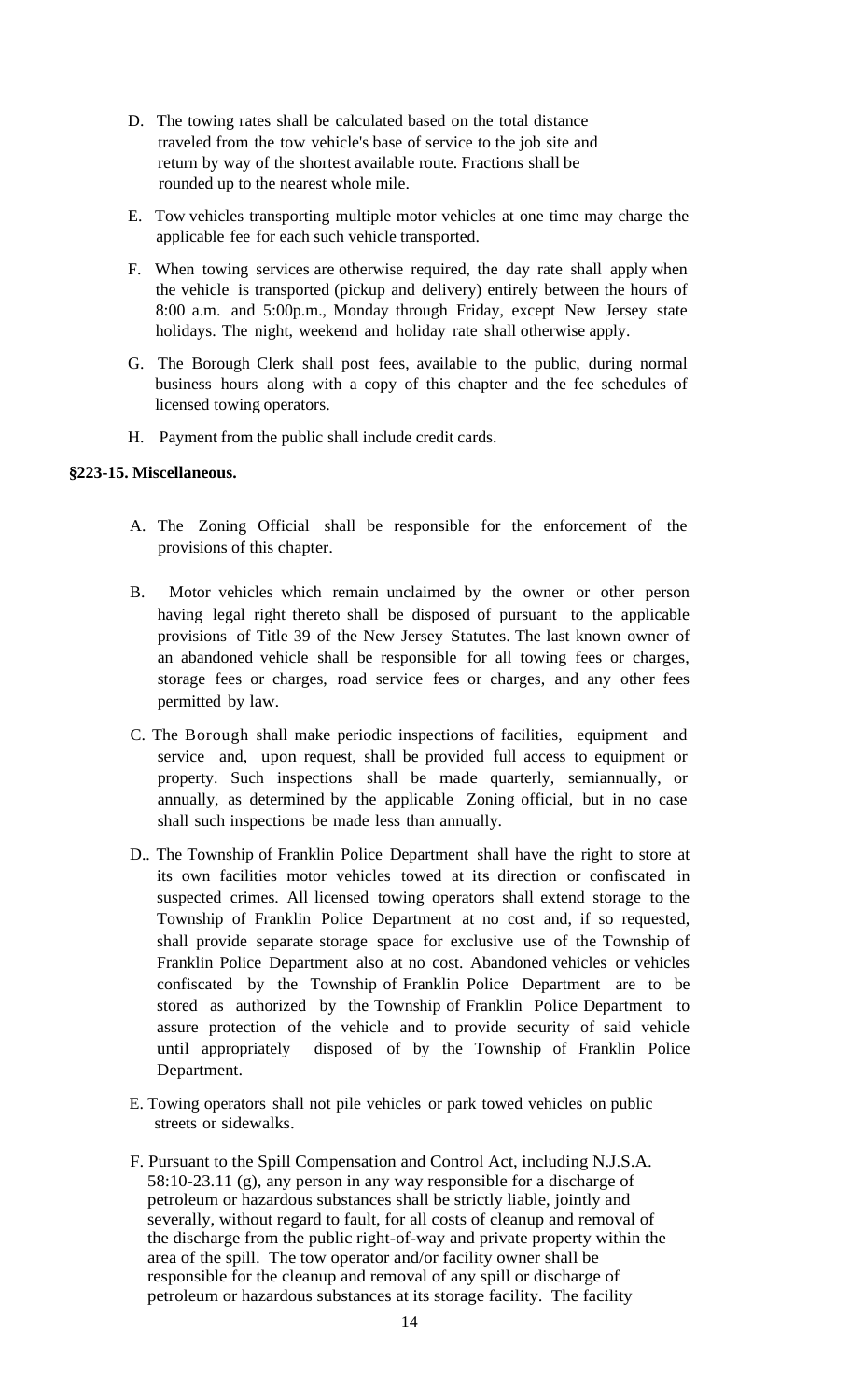owner may choose to take action against the vehicle owner for the cost of such cleanup and removal. The responsible party shall contact the NJDEP Action Line to report any spills or leaks as required by N.J.S.A 58:10-23.11 (e).

 G. Whenever any petroleum or hazardous substances are discharged on public property or within the public right-of-way, the Health Department may, in its discretion, act to remove or arrange for the removal of such discharge, or may direct the responsible party to remove or arrange for the removal of such discharge. The County Environmental Health Department shall monitor compliance with any cleanup directives. Pursuant to N.J.S.A. 58:10-23.11 (f), any person who fails to comply with a cleanup directive shall be liable to the Borough in an amount equal to three times the cost of such removal.

#### § **223-16. Unlawful practices for towing company.**

It shall be an unlawful practice for any private property towing company or for any other towing company that provides nonconsensual towing services:

(1) To give any benefit or advantage, including a pecuniary

benefit, to any person for providing information about motor vehicles parked for unauthorized purposes on privately owned property or otherwise in connection with private property towing of motor vehicles parked without authorization or during a time at which such parking is not permitted.

#### (2)To fail, when so requested by the owner or operator of a

vehicle subject to nonconsensual towing, to release a vehicle to the owner or operator that has been, or is about to be, hooked or lifted but has not actually been moved or removed from the property when the vehicle owner or operator returns to the vehicle, or to charge the owner or operator requesting release of the vehicle an unreasonable or excessive decoupling fee. Such a fee shall be presumptively unreasonable and excessive if it exceeds by more than 25%, or a different percentage established by the Director by regulation, the usual and customary decoupling fee charged by the towing company for a vehicle subject to consensual towing, or if it exceeds by more than 50%, or a different percentage established by the Director by regulation, the usual and customary decoupling fee charged for vehicles subject to nonconsensual towing by other private property towing companies operating in the municipality in which the vehicle was subjected to nonconsensual towing.

(3) To charge a fee for a private property or other nonconsensual towing or related storage service not listed on the schedule of services for which a fee may be charged.

 (4) To refuse to accept for payment in lieu of cash or an insurance company check for towing or storage services a debit card, charge card or credit card if the operator ordinarily accepts such card at his place of business, unless such refusal is authorized in accordance with N.J.S.A. 56:13-4.

 (5) To monitor, patrol, or otherwise survey a private property for the purposes of identifying vehicles parked for unauthorized purposes and towing a motor vehicle parked for an unauthorized purpose from such private property without having been specifically requested to tow such vehicle by the owner of the property.

#### § **223-17.Availability of records.**

 A. Every towing company that performs private property or other nonconsensual towing shall retain and make available for inspection by the Division, for a period of three years, invoices, job orders, logs, claims for reimbursement from insurance companies and other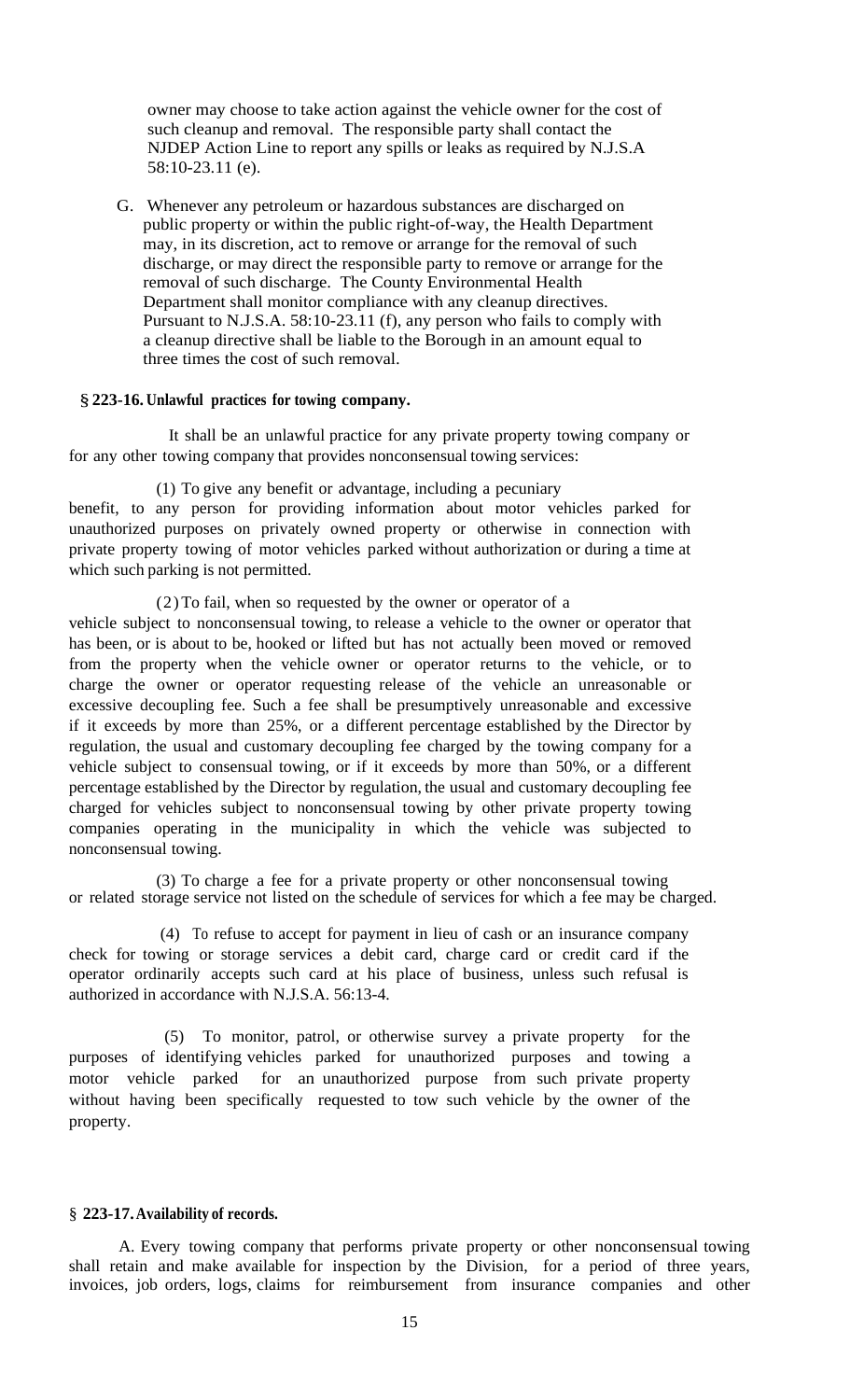documentation relating to all consensual and nonconsensual towing services performed and rates charged for the services.

 B. The regulations set forth in this chapter shall be made available to the public at the Borough hall during normal business hours.

 C. Employees of the tower are not to be deemed to represent nor be employed by the Borough, and the tower shall accept responsibility for the conduct of its employees.

 D. Complaints concerning the services provided or fees charged by the tower shall be investigated by the Township of Franklin Police Department and Buena Borough, who will prepare a written report to be presented to the Borough's Public Safety Committee for such further action.

 E. Towers shall disclose the rate of fees charged by, at a minimum, posting the rates in a conspicuous place at the storage area.

 F. The Borough of Buena shall assume no liability for any services performed by the tower.

#### §**223-18.Employees of Towing Operator.**

 A. The contractor shall employ a sufficient number of employees to comply with the minimum operational requirements.

 B. All drivers of the contractor shall be over the age of 18 years and must have a valid, current New Jersey state driver's license and shall be in good health and of high moral character.

 C. Dealing with the public. In all of its dealings with the public, the tower is expected always to act in a professional manner and at all times to be courteous and respectful toward members of the public as well as representatives of the Borough of Buena. While members of the public, especially those whose cars may have been towed or impounded, may at times resort to strong language, threats and unbecoming behavior toward the tower, the tower is expected to exercise restraint and not to respond in kind, and thereby reflect unfavorably on the Borough of Buena and/or the Township of Franklin Police Department. Reports of discourteous behavior by the tower or his employees may be considered by the Borough as sufficient cause for removal from the towing list.

#### **§223-19. Disposal of unclaimed motor vehicles.**

- A. Each tow company shall be deemed to have taken possession of motor vehicles towed in accordance with this chapter, other than abandoned motor vehicles towed at the request of the Township of Franklin Chief of Police or his designee, under the provisions of N.J.S.A. 39:10A-1 and N.J.S.A 39:4-56.5
- B. It shall be the responsibility of the towing company to notify the registered owner, or any other person having a legal interest therein, within 10 days of having towed said vehicle or rendered any other service thereto, of the location of the vehicle, the service rendered, the charge for such service and the time within which the motor vehicle must be collected, said period for collection not to exceed 30 days.
- C. Upon the expiration of the time to collect the motor vehicle as set forth in Subsection B has expired, the towing company must either offer the vehicle for sale at public auction or cause a junk title certificate to be issued for the motor vehicle in accordance with the laws of the State of New Jersey, specifically N.J.S.A. 39:10A-8 et seq., a copy of said title to be kept by the applicant.
- D. Any notification required in this chapter shall be in writing, sent by certified or registered mail, return receipt requested, to the last known address of the person to whom the notice is to be given.
- E. The towing company shall be responsible to perform all searches with the New Jersey Motor Vehicle Commission or out of state motor vehicle commission to determine ownership and the last known address of the title owner to the vehicle in question. That information and proof of